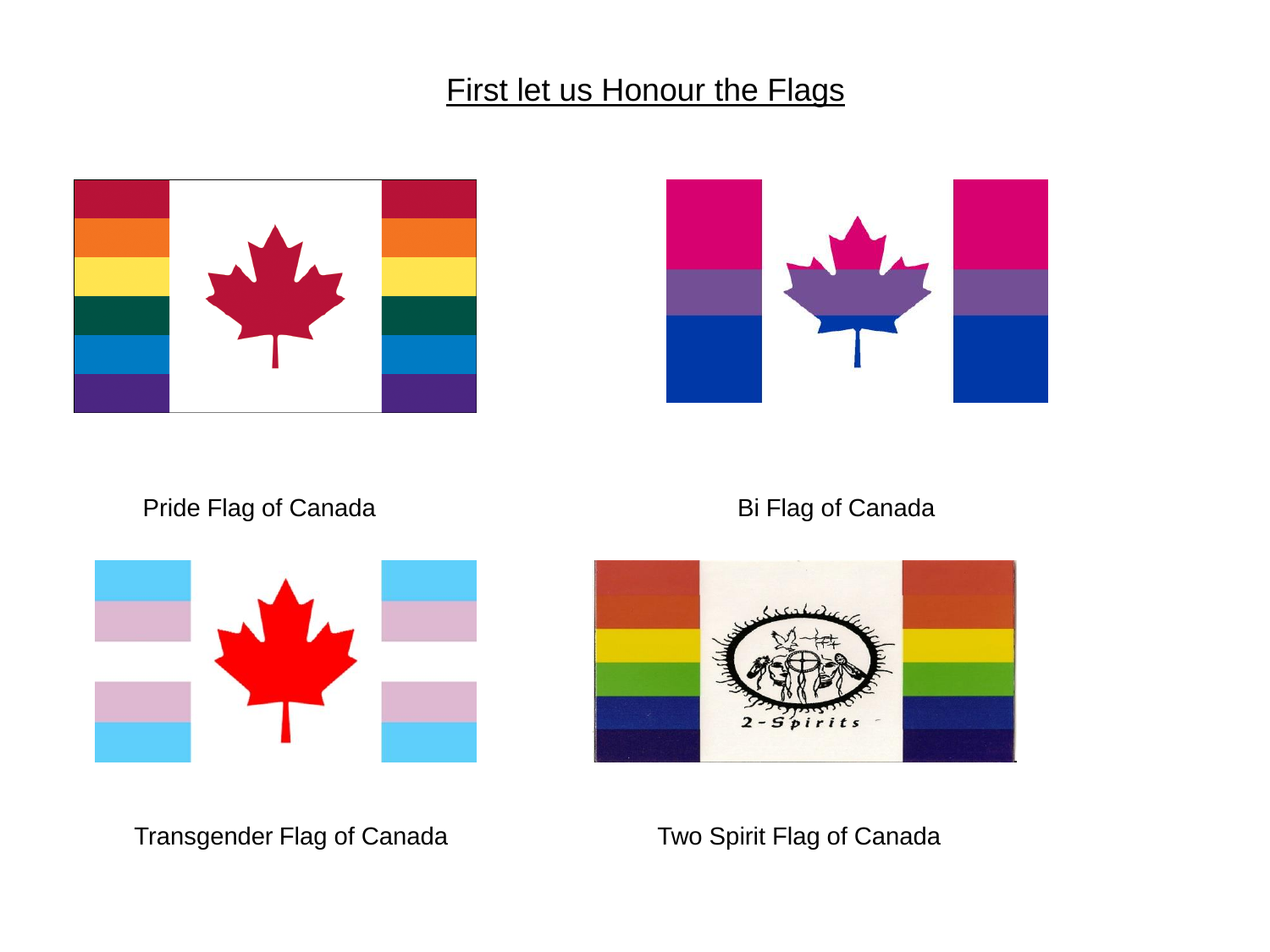### Approximate Population of Canada as of this writing is 36.7 million persons

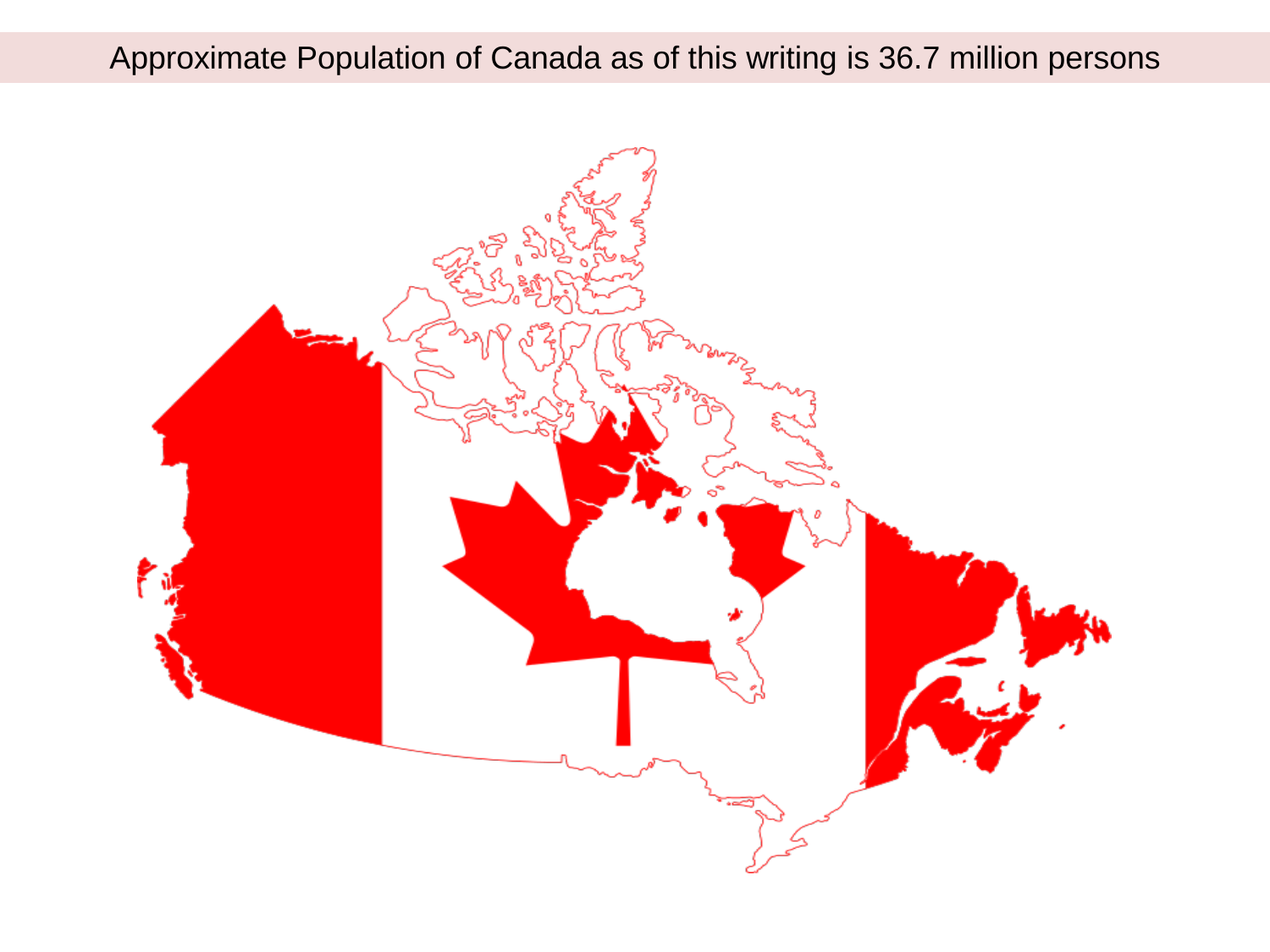## Facts worth noting for this Presentation (Approximate figures)

- 7% of Canada's Population identify as Lesbian, Gay, Bisexual, Transgendered or Questioning
- Upon research I found that coincidently 7% of Canada's homeless Population identify as LGBTQ (no 2S included)
- So approximately 16450 persons identify as LGBTQ adults and are homeless and approximately 2.570 million persons identify in the LGBTQ spectrum in all of Canada
- The average life expectancy of a homeless person is 39 yrs. of age
- There is no data on our Two Spirit population whether they are homeless or not
- No specific data on the Refugee Population who are homeless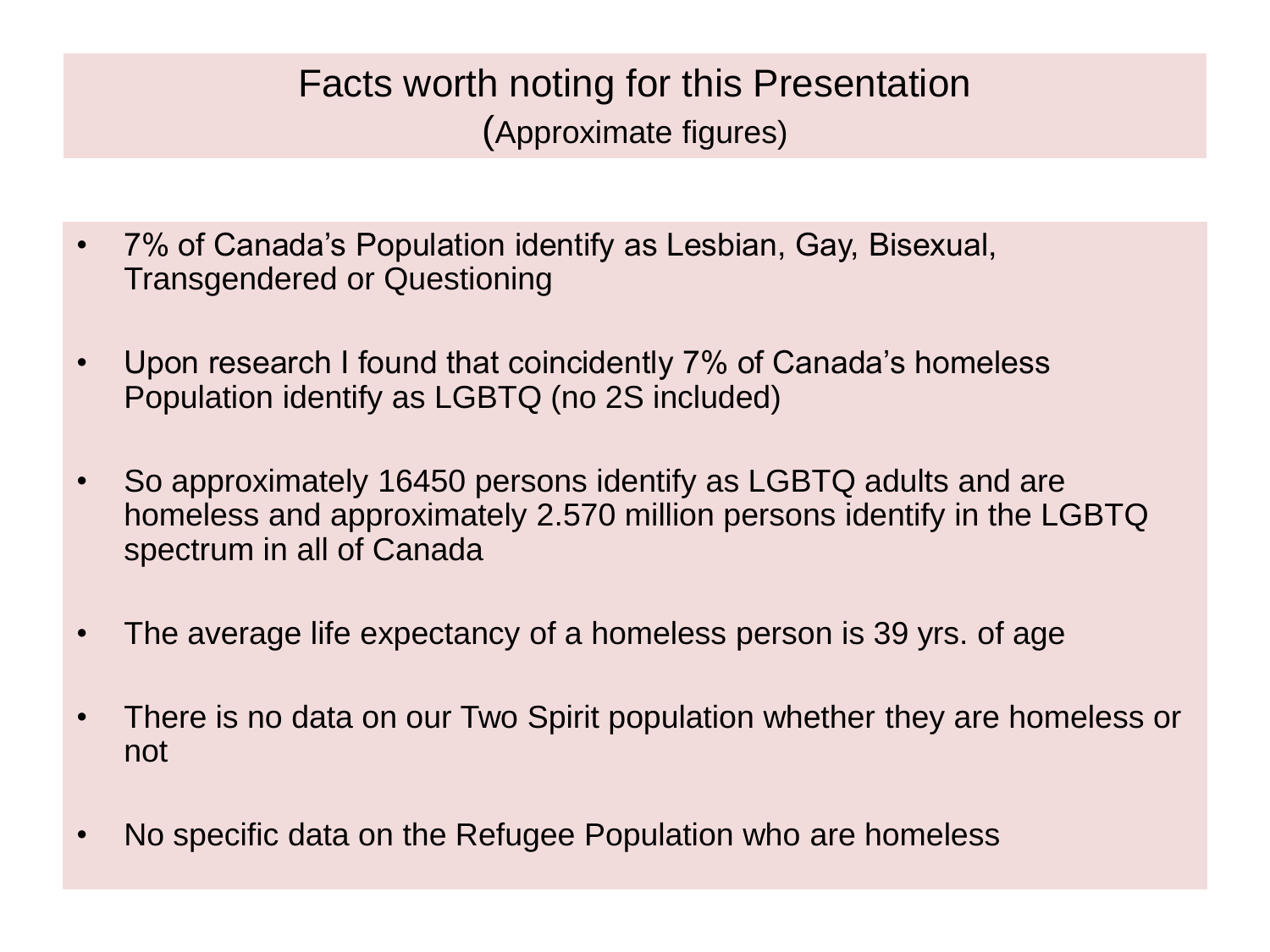## Thoughts worth Considering

- LGBTQ2S+ could presumably have issues with future Landlords who are Homophobic or Transphobic
- The Couch Surfing LGBTQ2S+ person could feel safer than that of a person in a Shelter, Encampment or on the streets
- Refugees who escape violence in their own country because of their sexuality **should** feel safer in a Shelter here in Canada…do they? For example**:** Chechnya **http://www.cbc.ca/news/canada/toronto/from[chechnya-to-canada-the-secret-escape-for-young-gay-men-1.4274544](http://www.cbc.ca/news/canada/toronto/from-chechnya-to-canada-the-secret-escape-for-young-gay-men-1.4274544)**
- Transgender and Two-Spirit will face more discrimination than Lesbian, Bi or Gay
- Lack of acknowledgement or awareness of LGBTQ2S has led to inappropriate responses by front-line workers, adding to the marginalization of this group.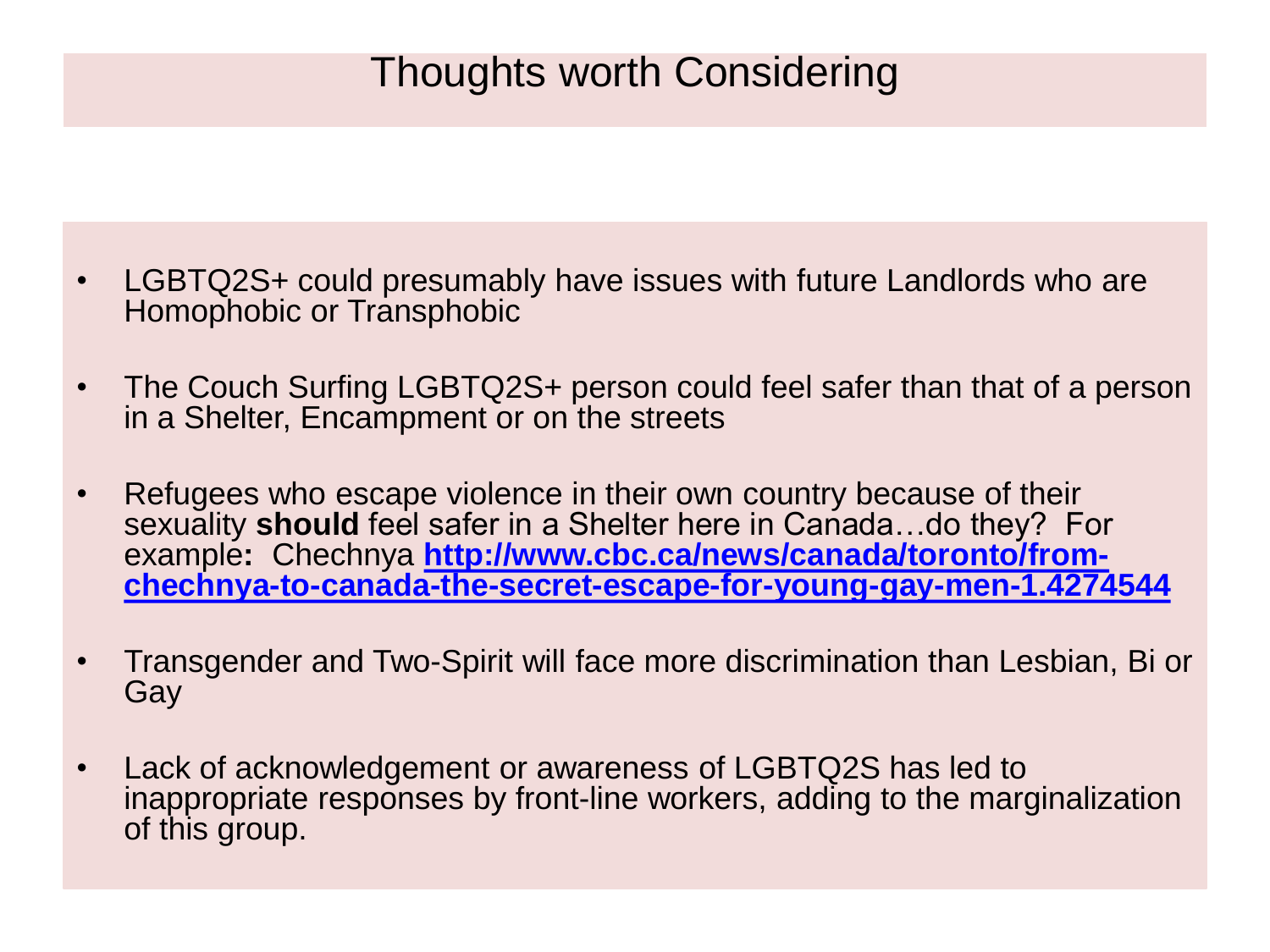

I am the Client, a Lesbian in Trauma due to homelessness and searching for connection, conversation and engagement with like minded individuals due to extreme loneliness

A former Case Manger informed me through the Housing Manager to stay away from her because I was getting too close and I was reprimanded. Was I hitting on her. NOT. I was looking for someone who understood me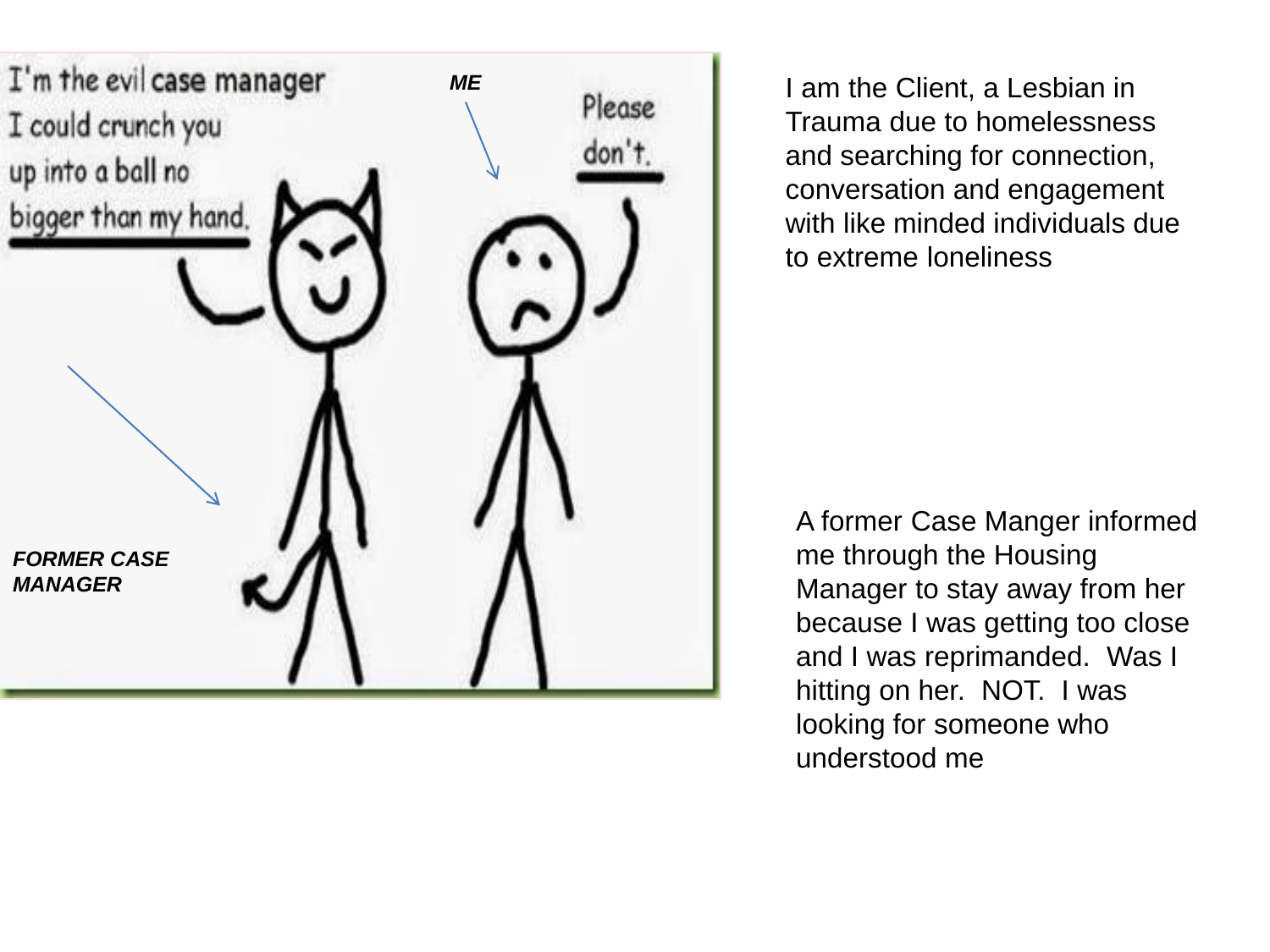### Incidents I occurred and observed while in the Shelter

- When a Resident identifies as LGBTQ in a Shelter it is almost certain that other clients will discriminate based on fear of the unknown, over-sensitive because of Trauma.
- Resident will be accused of looking at other women (or men's) bodies in a sexual way
- Resident at first will not be included in Community dinners, watching the resident TV and other social events
- Resident will hibernate in their rooms for fear of being asked to move out and go back on the streets if too many unnecessary complaints or accusations are lodged
- A Transgendered Woman at the Shelter and I had coffee one day outside of the location and she told me that no other residents knew that she was Transgendered out of fear. She trusted me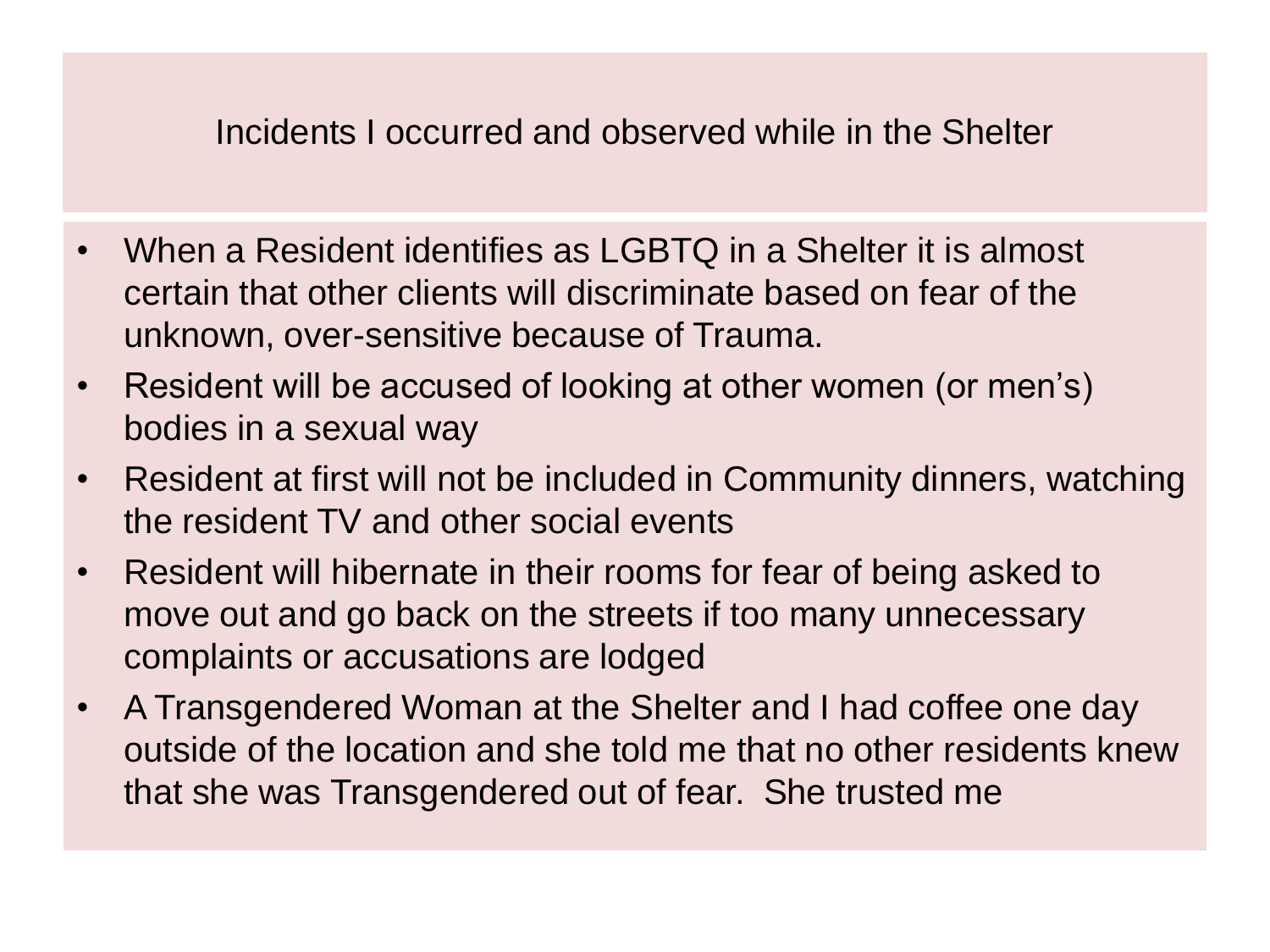## Let's talk Suicide

- It has been well-documented that the LGBT community has a higher rate of suicide than the general population.
- Approximately 30% of suicide deaths and 28% of suicide attempts in Canada involve lesbian, gay or bisexual individuals. (LGB; Banks, 2003) The LGB population was estimated by Statistics Canada (2015c) at approximately 2%, though this is likely an underestimate.
- The trans suicide rate is dramatically higher than the LGBQ rate. Between 20 and 40% of transgender individuals report suicide attempts, while a study of trans youth in Ontario reported that 35% had suicidal thoughts and 11% had a suicide attempt in the previous year. (Bauer, 2015)
- There was no stats on LBGTQ+ homeless suicides that I could find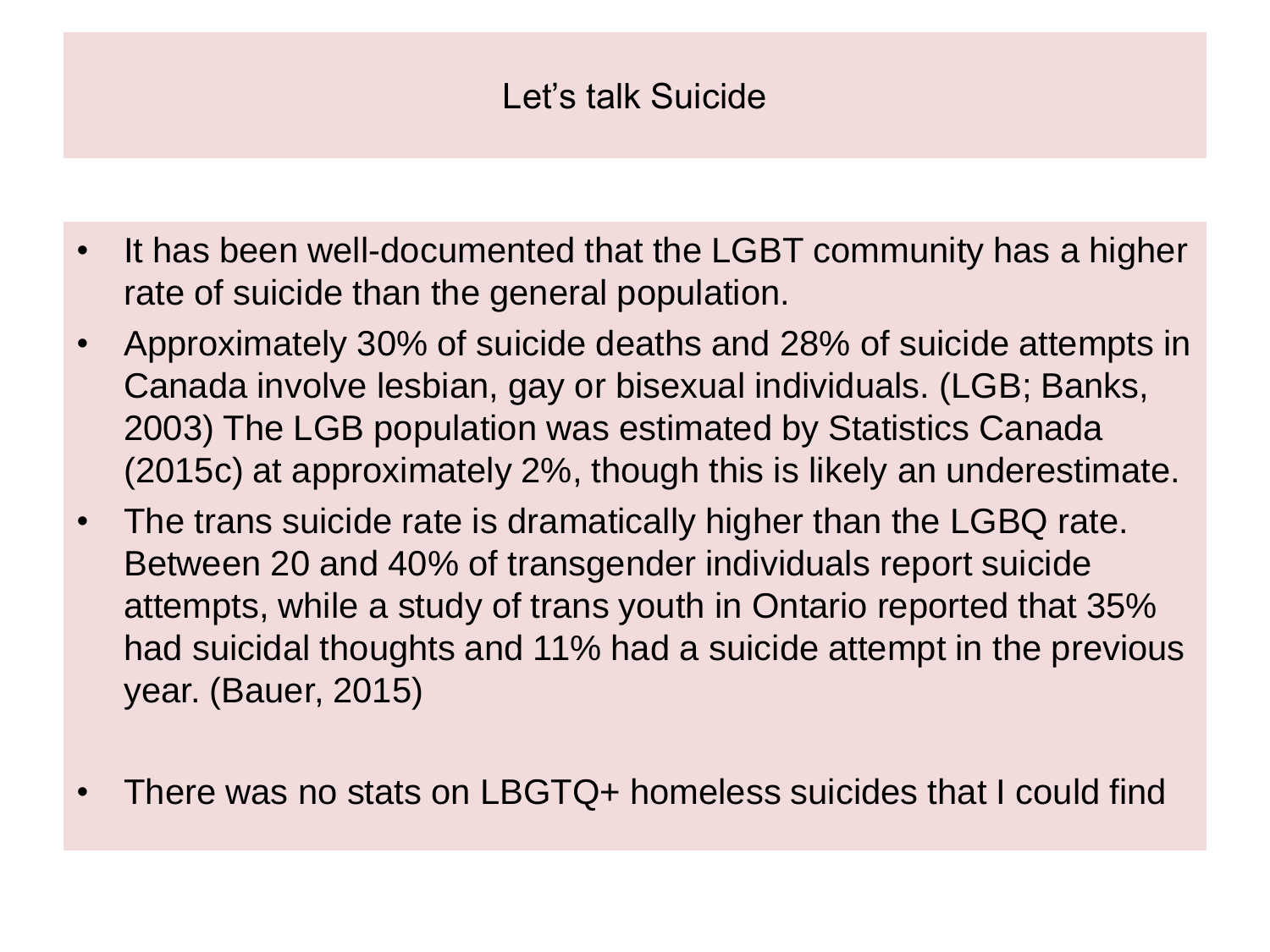

**You get the Point. Most Case Managers and Shelters supports us but some do not have any idea on LGBTQ supports in our Community. This must change.**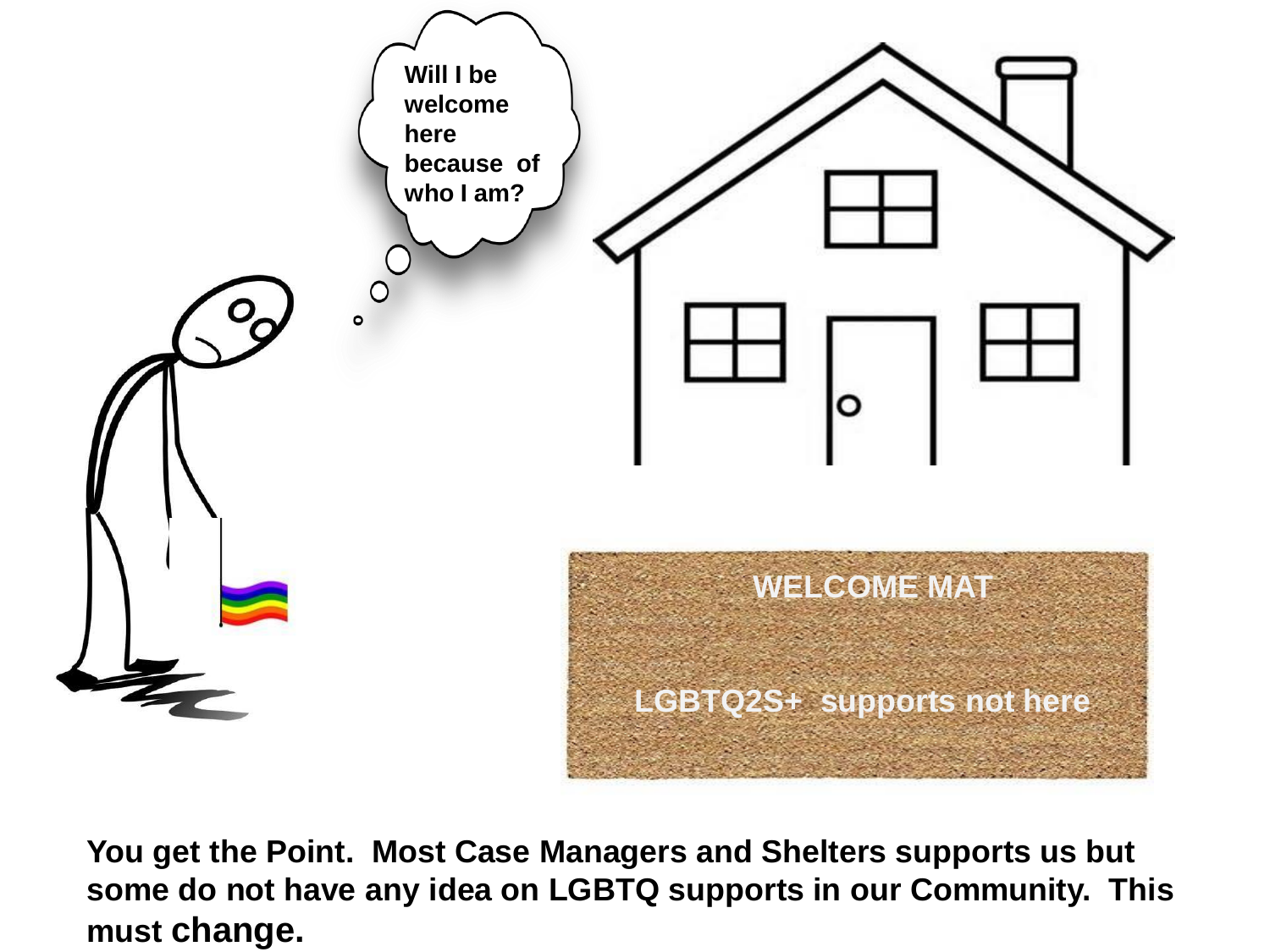

## Now this is what we like to see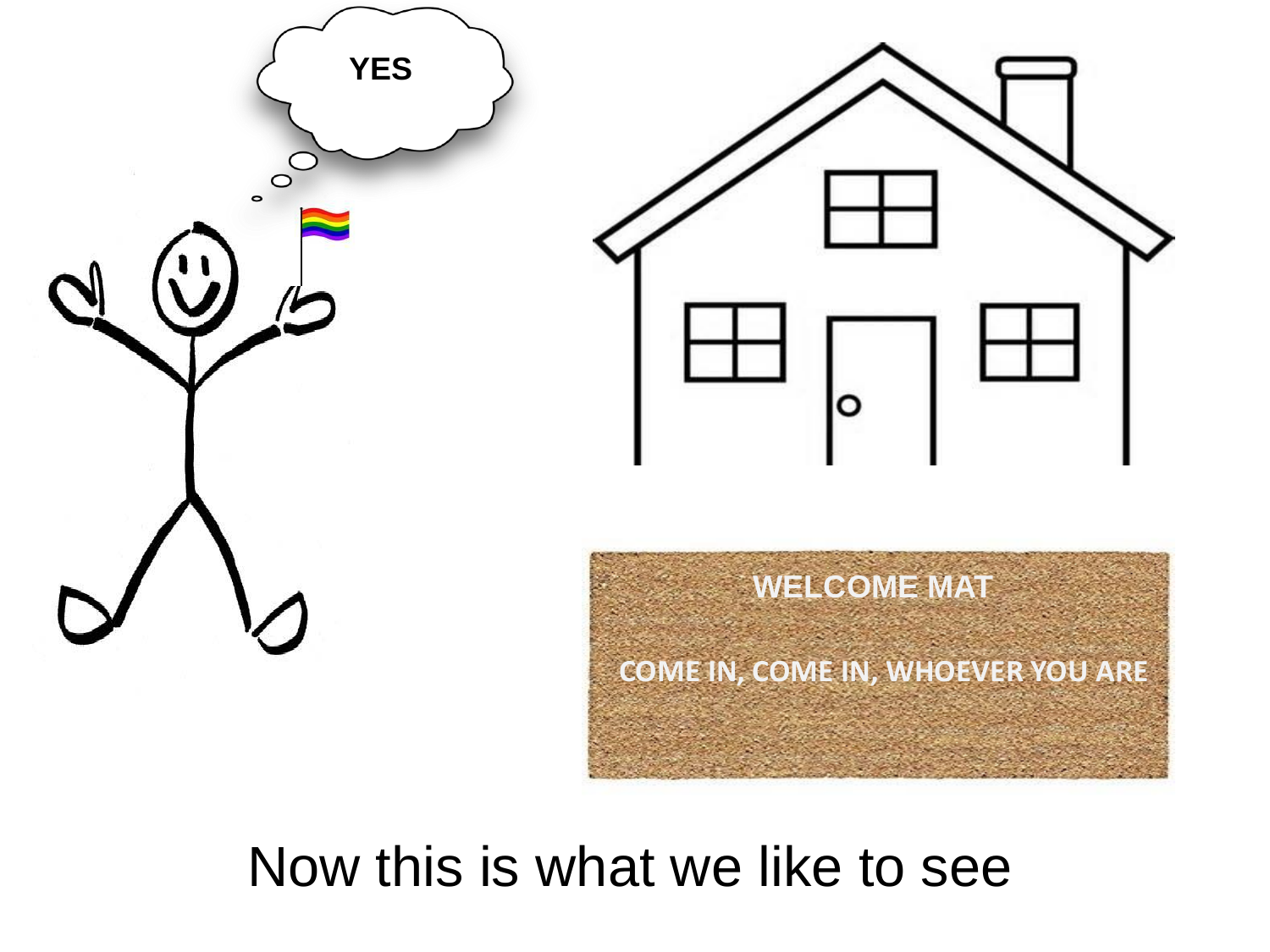### My Suggestion for Case Mangers, Intake Workers, Counsellors Peer Support Workers and Agencies Page 1

- Anti-discrimination policies should be implemented within organizations to prevent discrimination based on sexual or gender identity/expression and allow LGBTQ2S+ individuals to feel welcome within institutions
- Intake forms should include more than binary options; and staff should use inclusive language, such as asking for pronoun preferences
- Programs and facilities should be more inclusive and not be segregated in binary genders
- Organizations should hire LGBTQ2S+ identifying individuals, or those who have experience working with LGBTQ 2S+ individuals, to create more inclusive environments
- LGBTQ 2S+ competent organizations should identify themselves as safe spaces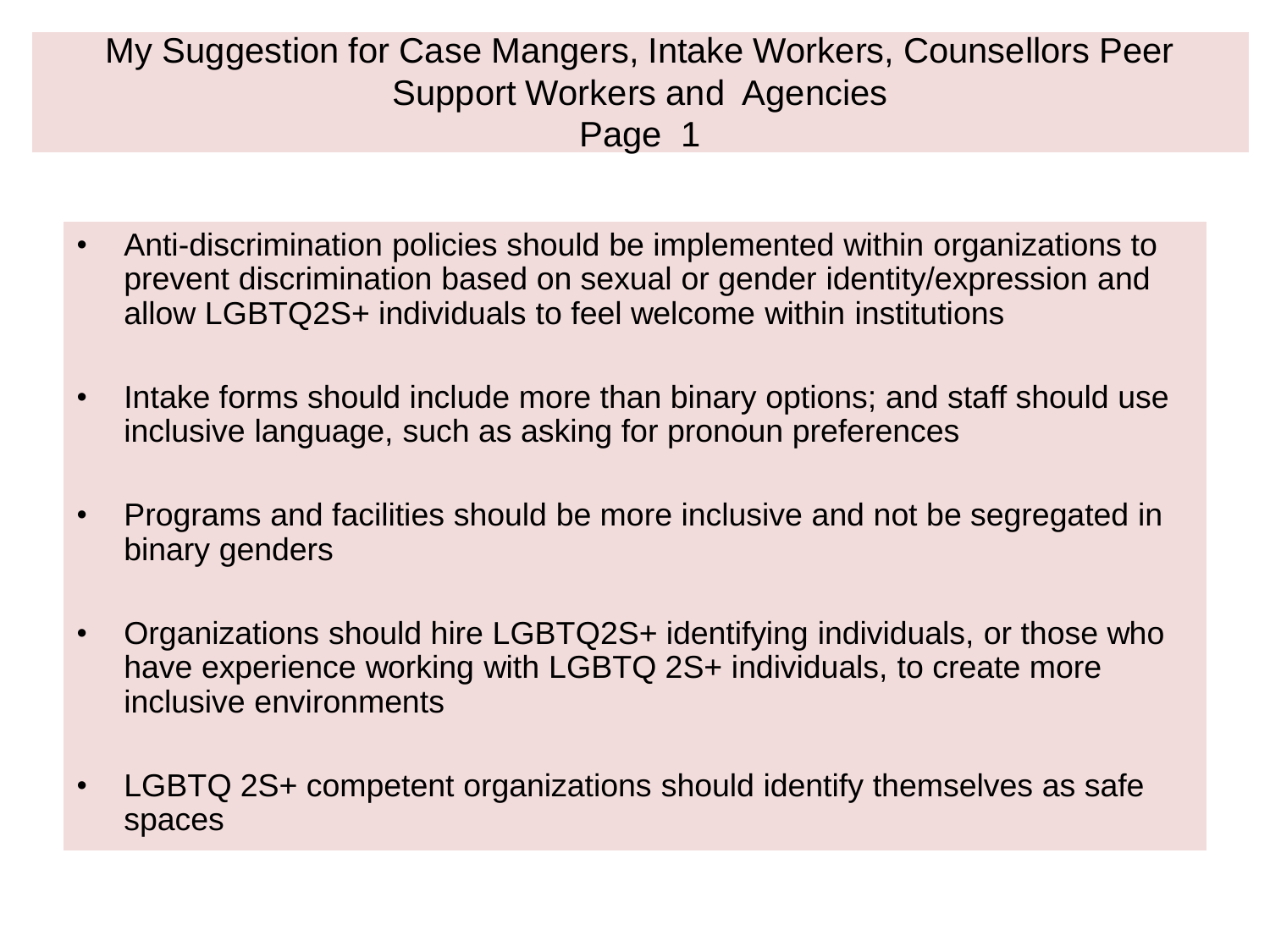### My Suggestion for Case Mangers, Intake Workers, Counsellors Peer Support Workers and Agencies Page 2

- Organizations should show solidarity by supporting and mainstreaming LGBTQ 2S+ programs through participation in, and support for LGBTQ2S+ initiatives in the community
- Images advertised by organizations should be representative of diverse sexual/gender/ethnic/cultural identities, including representations of diverse family models. •
- Service agencies should provide evaluation forms to anyone who uses their service so that LGBTQ2S + individuals can provide feedback on whether their experience was inclusive and sensitive to their needs
- Collaboration with all Service Providers, Shelters and System of Care Agencies to promote these values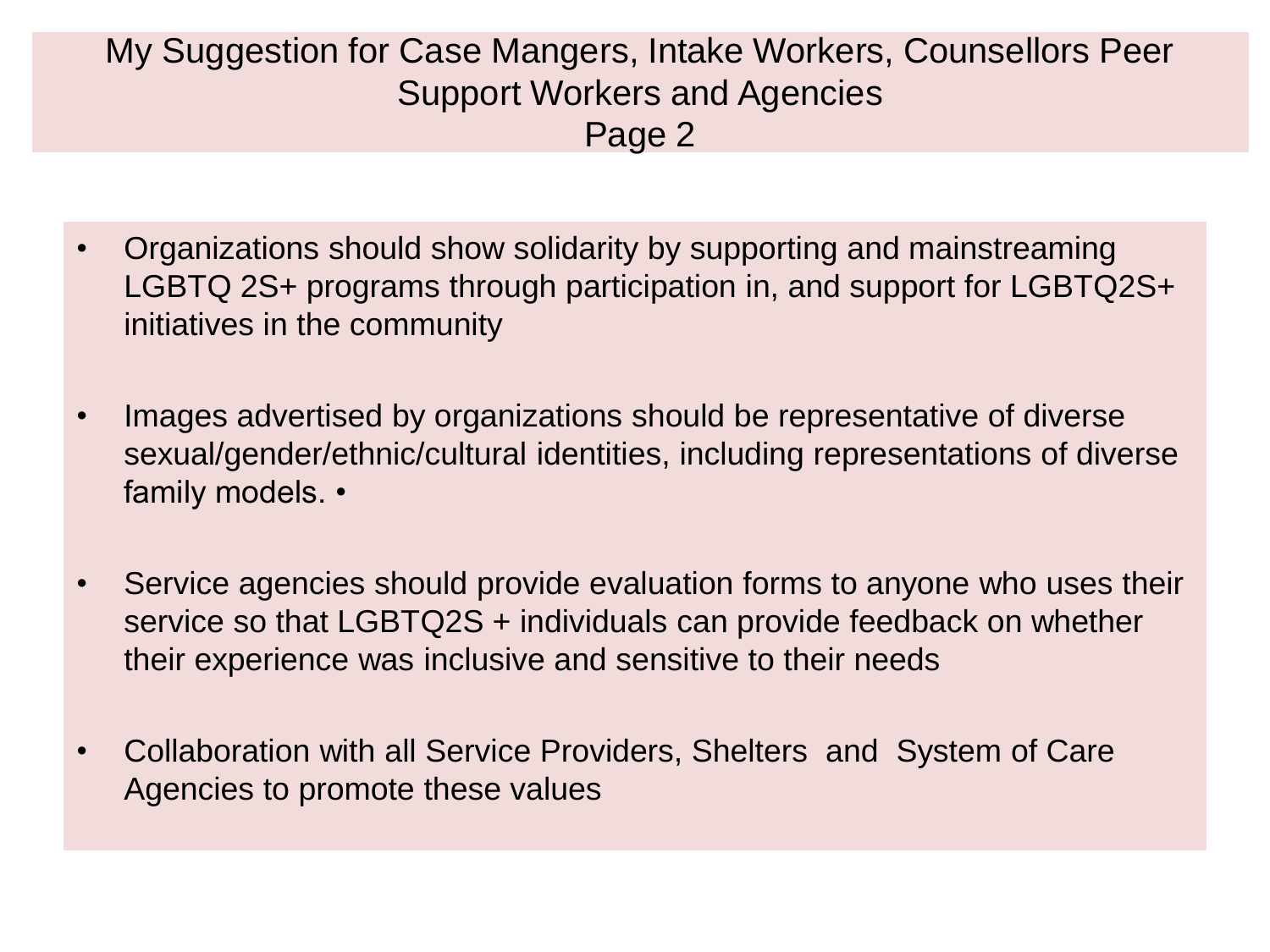## My Challenge to ALL Homeless and LGBTQ2S+ Researchers in Canada

- Please concentrate on more research, Qualitative and Quantitative on this issue as it is vitally important for the data to be their so our Colleagues can do their work effectively and save lives
- There is many research documents out there in relation to LGBTQ+ youth homelessness which is a good thing. But to my knowledge, there is none on Two Spirit homelessness and very little on LGBTQ+ Adult Homelessness
- The solution to help our friends is Data, we need more data
- I do not claim to be a Researcher or Data Specialist but I am a Person of Lived Experience Expertise and I am also a very proud and out Lesbian of 34 years who is dismayed over the lack of research in this area
- Can we fix this and help our friends yes
- Please help us to help them  $-$  we need you